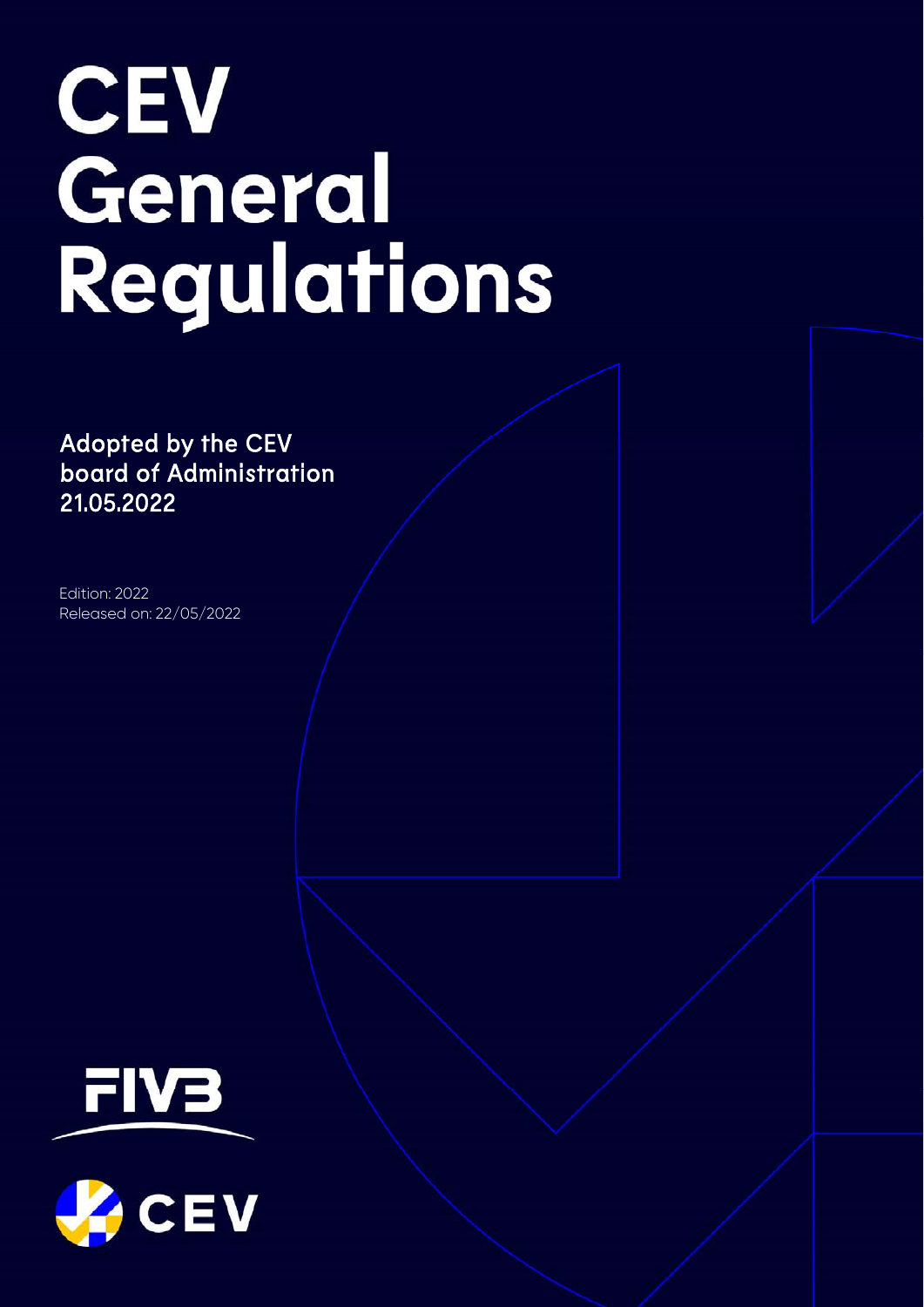| Table of contents |      |  |
|-------------------|------|--|
|                   |      |  |
|                   |      |  |
|                   |      |  |
|                   | 1.   |  |
|                   | 1.1  |  |
|                   | 1.2  |  |
|                   | 1.3  |  |
|                   |      |  |
|                   | 1.4  |  |
|                   | 1.5  |  |
|                   | 1.6  |  |
|                   | 1.7  |  |
|                   | 1.8  |  |
|                   | 1.9  |  |
|                   | 1.10 |  |
|                   |      |  |
|                   | 1.11 |  |
|                   | 1.12 |  |
|                   | 1.13 |  |
|                   | 1.14 |  |
|                   | 1.15 |  |
|                   |      |  |
|                   |      |  |
|                   | 1.16 |  |
|                   | 1.17 |  |
|                   | 1.18 |  |
|                   | 1.19 |  |
|                   |      |  |
|                   | 1.20 |  |
|                   | 1.21 |  |
|                   | 1.22 |  |
|                   | 1.23 |  |
|                   |      |  |
|                   |      |  |
|                   |      |  |
|                   | 1.24 |  |
|                   | 1.25 |  |
|                   | 1.26 |  |
|                   |      |  |
|                   |      |  |
|                   |      |  |
|                   |      |  |
|                   |      |  |
|                   |      |  |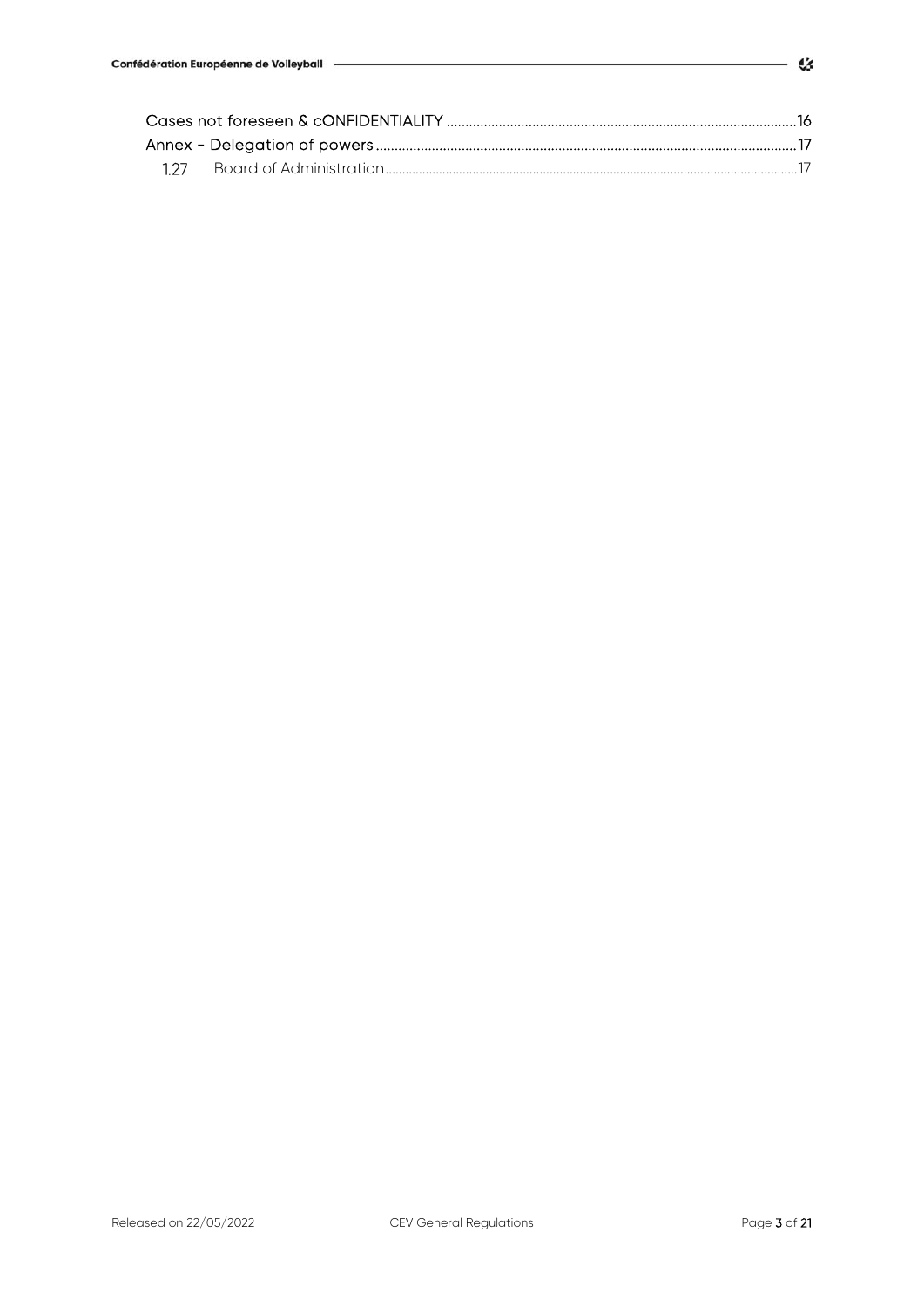## **SECTION 1**: DEFINITION

- §1 For the purpose of the CEV Regulatory Framework:
- §2 "General Assembly", "Board of Administration", "Executive Committee", "Legal Chamber", "Commission", "Working Group", "Secretariat" and "Internal Auditors" mean one of the bodies of the CEV mentioned and defined in the CEV Regulatory Framework.
- §3 "CEV competition", "Club competition" and "National Team competition" mean one of the competitions mentioned and defined in the CEV Volleyball Competitions Regulations and CEV Beach Volleyball Competitions Regulations.
- §4 "CEV Regulatory Framework" means the Statutes, regulations, decisions, official communications, guidelines, handbooks and instructions of the CEV considered altogether.
- §5 "Club" means a legal entity affiliated to a National Federation with the aim to participate with Players to Volleyball matches in all its forms.
- §6 "Coach" and "Assistant Coach" means an individual affiliated to a National Federation and/or Club and working with or treating players participating in or preparing for sports competitions.
- §7 Extraordinary General Assembly" means a General Assembly, organised out of the regular annual cycle and in addition to the ordinary General Assembly.
- §8 "FIVB licenced agent" means a legal or natural person who has a licence granted by the FIVB with regard to the activities of an agent as mentioned in the FIVB Regulatory Framework.
- §9 "Force Majeure" means an objective impediment, beyond control, unforeseeable and which cannot be resisted, avoided or overcome by reasonable and due diligence.
- §10 "National Federation" means a national entity legally constituted, recognised and authorised by the relevant sport and public authorities of their defined country and/or territory as the sole national body with primary authority to administer and govern all forms of Volleyball within this defined country and/or territory; structured, organised according to the spirit and provisions of the FIVB Constitution and affiliated to the FIVB and the CEV.
- §11 "Official" means an individual appointed either by the CEV, National Federation, Zonal Association or Club in order to exercise and fulfil some assigned duties, including also candidates to any such position..
- §12 "Player" means an individual affiliated to a National Federation and/or Club with the aim to play matches of Volleyball in all its forms.
- §13 "Zonal Association" means a regional grouping of National Federations within specific areas under the jurisdiction of the CEV and recognised by the latter and the FIVB.
- §14 Use of the word "shall" has the meaning of a command, an obligation or absolute requirement.
- §15 Use of the words "shall not" has the meaning of an interdiction or an absolute prohibition.
- §16 Use of the word "will" has the meaning of a description or an expectation.
- §17 Use of the word "should" has the meaning of a recommendation or an instruction to be strongly carried out.
- §18 Use of the words "should not" has the meaning of a warning that the consequences of a specific action has to be well understood and weighed before doing it.
- §19 Use of the word "may" has the meaning of a true option or an alternative.
- §20 When necessary, the use of the masculine form refers also to the feminine.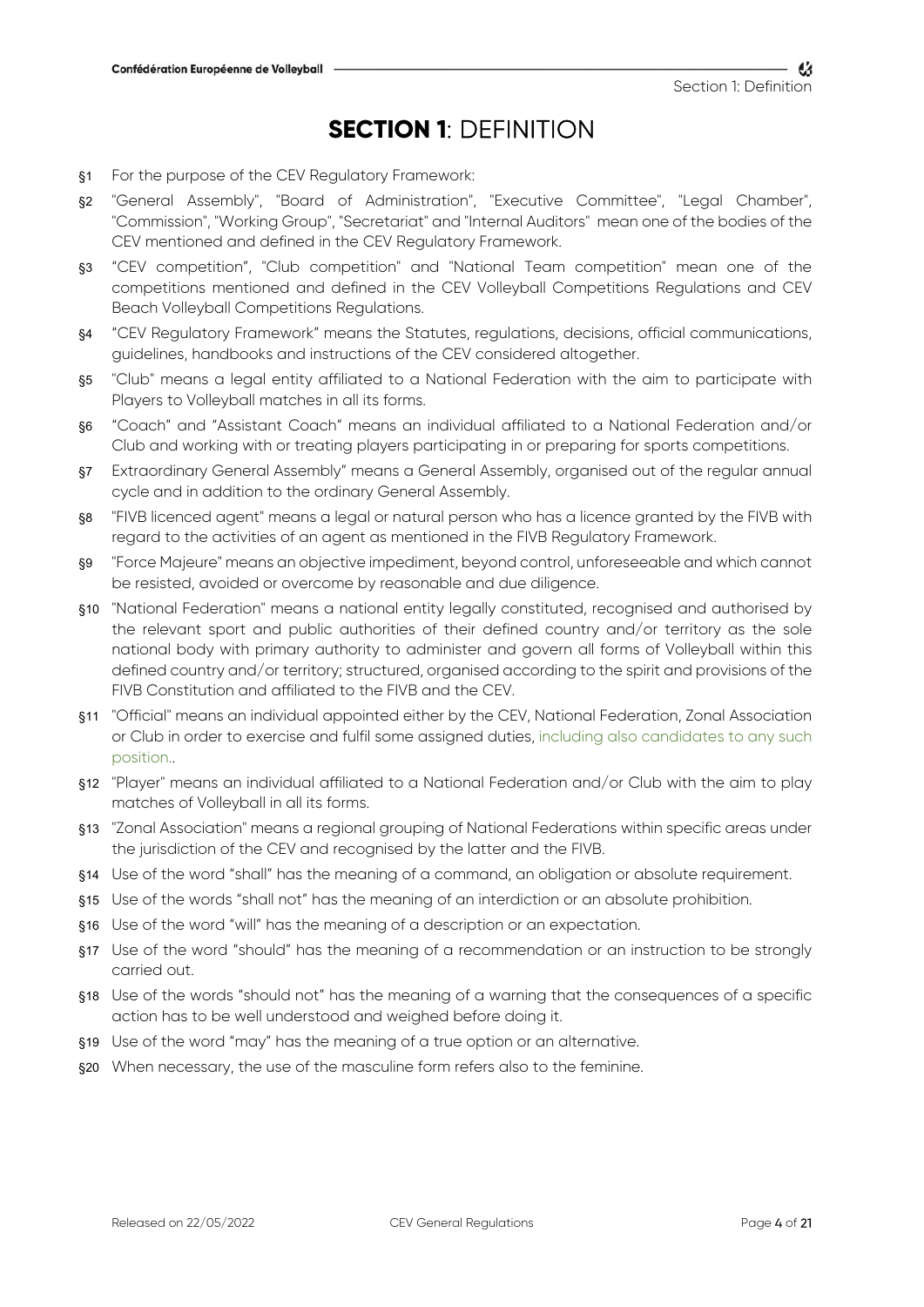# **SECTION 2: VOLLEYBALL COMPETITIONS**

§1 An international Volleyball competition, within the territory of a member of the CEV and which is not a FIVB or CEV competition, is organised, conducted and played according to the relevant regulations.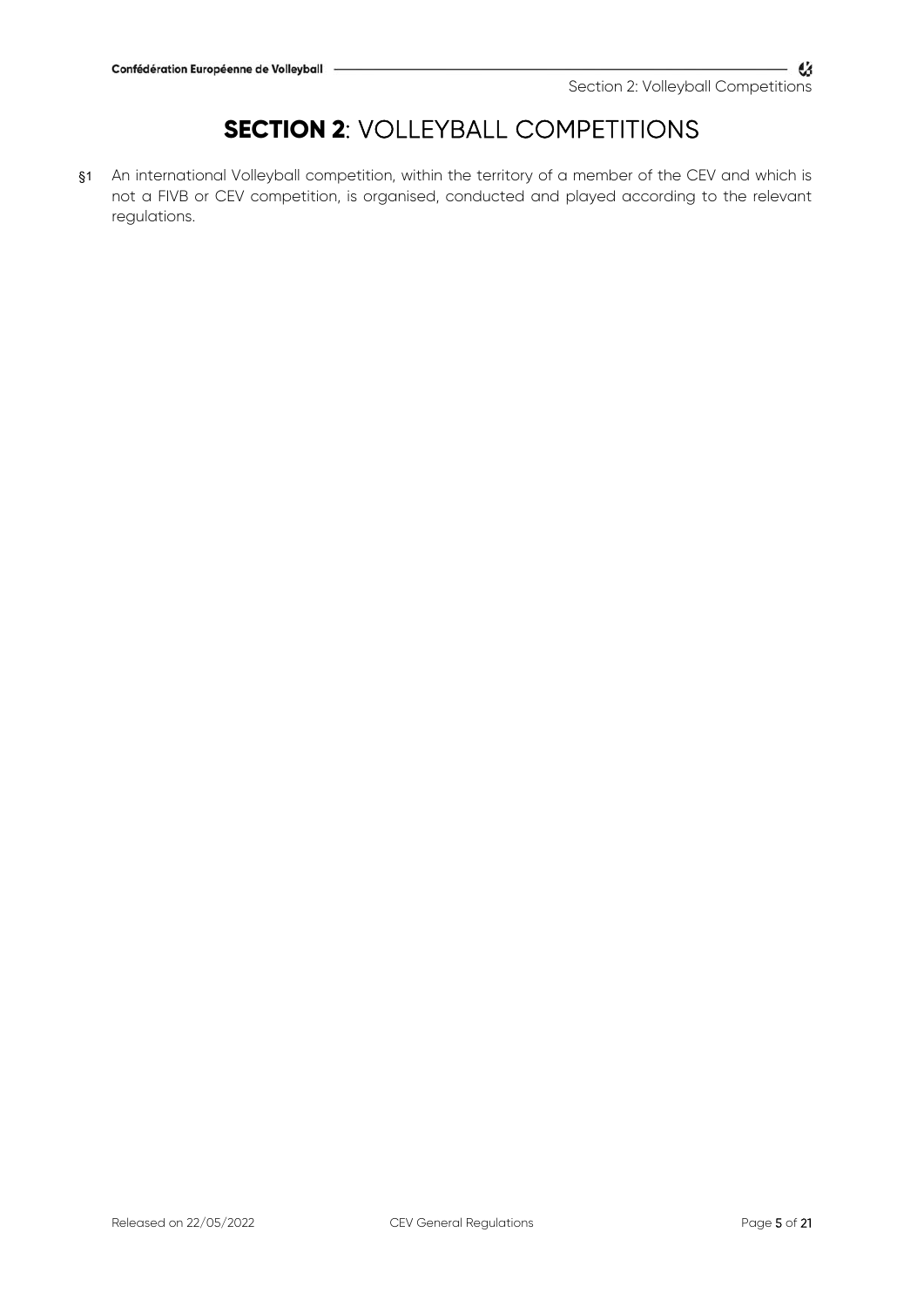# **SECTION 3**: THE CEV BODIES

## 1. **GENERAL PROVISIONS**

#### **Candidature**  $1.1$

- §1 A candidature, for a vacant position in a body, is sent by a National Federation by registered letter with acknowledgement of receipt to the Secretariat sending by facsimile or email shall also be accepted.
- §2 When a National Federation submits more than one candidature per vacant position, this National Federation has seven days from the notification of the Secretariat to designate the correct candidature. Failing to do so, the relevant candidatures are dismissed.
- §3 A candidate to an vacant position in a body fulfils the following requirements:
	- a. To be presented by the affiliated National Federation of the candidate and to comply with all of the personal requirements established in the CEV Regulatory Framework,
	- b. To never have initiated judiciary proceedings or given instructions to initiate judiciary proceedings against the FIVB or CEV,
	- c. To never have been definitely condemned by any court of law for a severe penal crime or expelled from any sports institution,
	- d. To have an extensive knowledge about the CEV, its bodies and activities,
	- e. To be able to write and communicate with other people in English,
	- f. To be available at least 15 days per year for any activities of the CEV (including participation in CEV competitions),
	- g. To fulfil any other requirements mentioned in the CEV Regulatory Framework.
	- h. in case of candidate to the position of CEV President and FIVB BoA members, to have passed an integrity check and scrutiny conducted by the FIVB Ethics Panel.
- §4 A National Federation verifies the fulfilment of the requirements mentioned above.
- §5 The list of candidates is made available to the public by any means no later than 30 days before the General Assembly.
- §6 The putting up of a candidate shall imply a commitment on the part of the National Federation concerned to cover the international transport costs to the final destination in respect of the meetings to be attended by the candidate once elected or appointed.
- §7 No candidate for a position in a CEV body shall involve the Secretariat in any way concerning the preparation of the candidature and campaign.
- §8 All candidates to the Presidency and/or Board of Administration will be given the same opportunities concerning their candidature during the General Assembly.
- §9 In case of a resignation during the term of office, all the National Federations shall be informed immediately of such resignation and shall receive the appropriate directives on possible fall-back arrangements.

#### $12$ Hierarchy

- §1 Among a body of the CEV, the hierarchy between members is according to the following order:
	- a. For the Board of Administration and Executive Committee:
		- i. CEV President
		- ii. Senior Vice-President,
		- iii. Vice-President in charge of financial affairs also called "Treasurer",
		- iv. Vice-President in charge of administrative affairs,
		- v. Vice-President,
		- vi. Members.
	- b. For the Commissions and Working groups: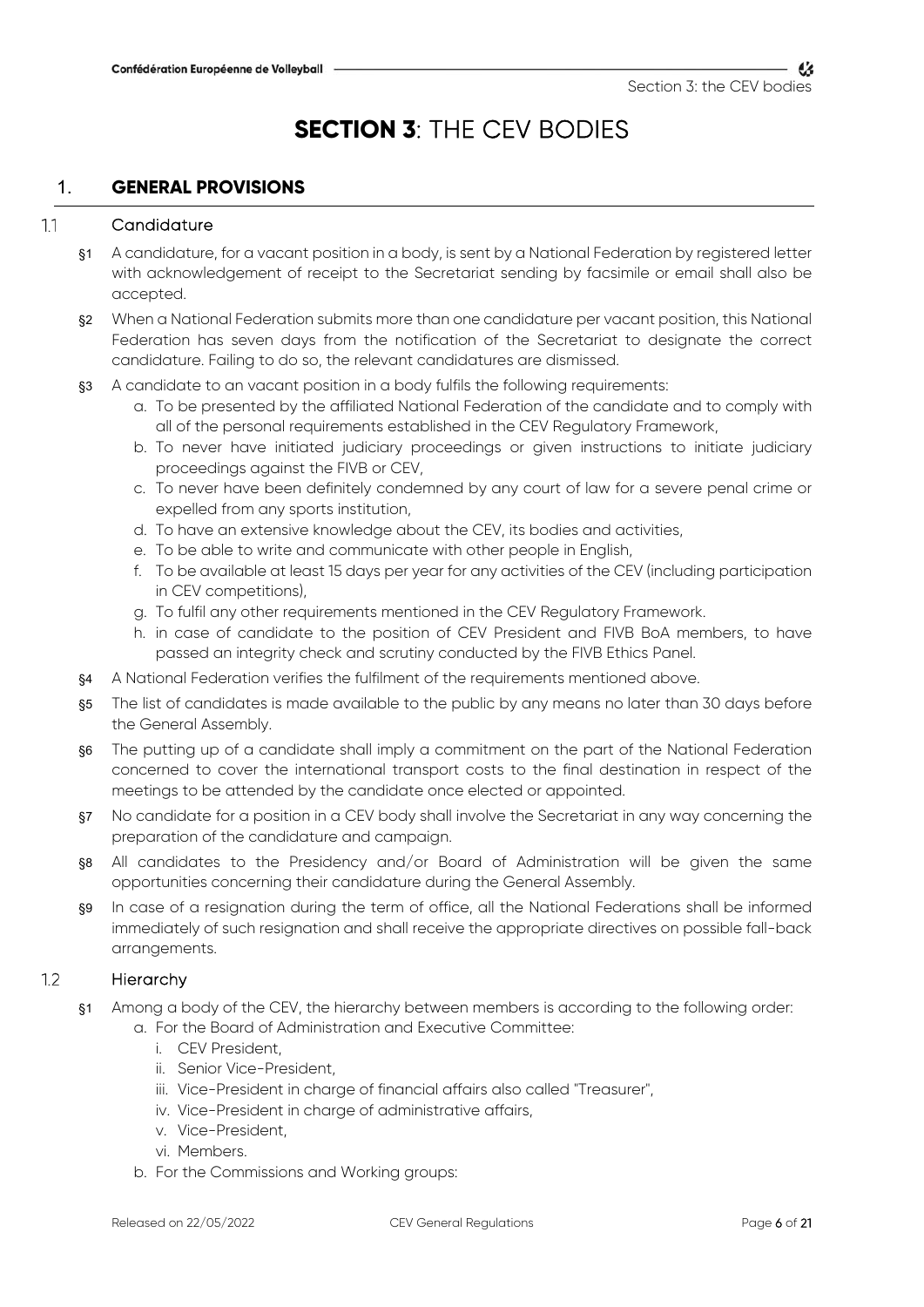- i. President,
- ii. Secretary,
- iii. Members.
- c. For the Legal Chamber: according to the Legal Chamber Regulations.
- §2 When two or more individuals have the same title, hierarchy is according to the number of years as member of the body of the CEV, then by age of the members.

#### $1.3$ Meeting

- §1 The present article does not apply to the General Assembly.
- §2 A meeting of a body is held on the date submitted by its chairman to the Secretariat and after approval of the CEV President.
- §3 Members of a body are summoned by its chairman or, in his absence, according to the hierarchy.
- §4 A meeting of a body is conducted according to the agenda submitted by its chairman to the Secretariat and after approval of the CEV President. The agenda is submitted no later than 14 days before this meeting.
- §5 Minutes of a meeting of a body are sent by its chairman to the Secretariat, no later than 21 days after this meeting. A digital version of the minutes is made available by the Secretariat to the members of the CEV and other bodies of the CEV. In case of time constraints and upon request of the Secretariat, the chairman sends a temporary report to the Secretariat.
- §6 Any related costs for experts, invited to such meetings, will be covered by CEV.

## 2. **GENERAL ASSEMBLY**

#### 2.1 Organiser

- §1 The CEV holds the General Assembly in Luxembourg or in any other city decided by the Board of Administration; in the second half of the calendar year, unless otherwise specified.
- §2 The terms and conditions of the organisation are set by the Secretariat in the light of the CEV regulatory framework.
- §3 The date and place of the General Assembly shall be notified to the National Federations at least six month in advance.
- §4 In the case of an extraordinary General Assembly, the Executive Committee decides in agreement with a National Federation within three weeks from the decision or the request on the place and date of the extraordinary General Assembly and foresees the agenda. If no agreement with any National Federation can be achieved, the extraordinary General Assembly will take place in Luxembourg. In such case, the General Assembly shall be held within six month after the decision or the request.

#### $2.2$ Minimum requirements

- $2.2.1$ Facilities
	- §1 At least one conference room for approximately 150 people, three meeting rooms and one room for the Secretariat are made available.
	- §2 The CEV shall request, in good time, a number of rooms which the organizing National Federation shall make available, free of charge. The relevant number of rooms/premises shall be made available, free of charge, to the CEV for the Board of Administration and Executive Committee meetings and for its secretarial services.
- $2.2.2$ Accommodation
	- §1 All participants are accommodated in the same hotel. They are provided with three meals per day.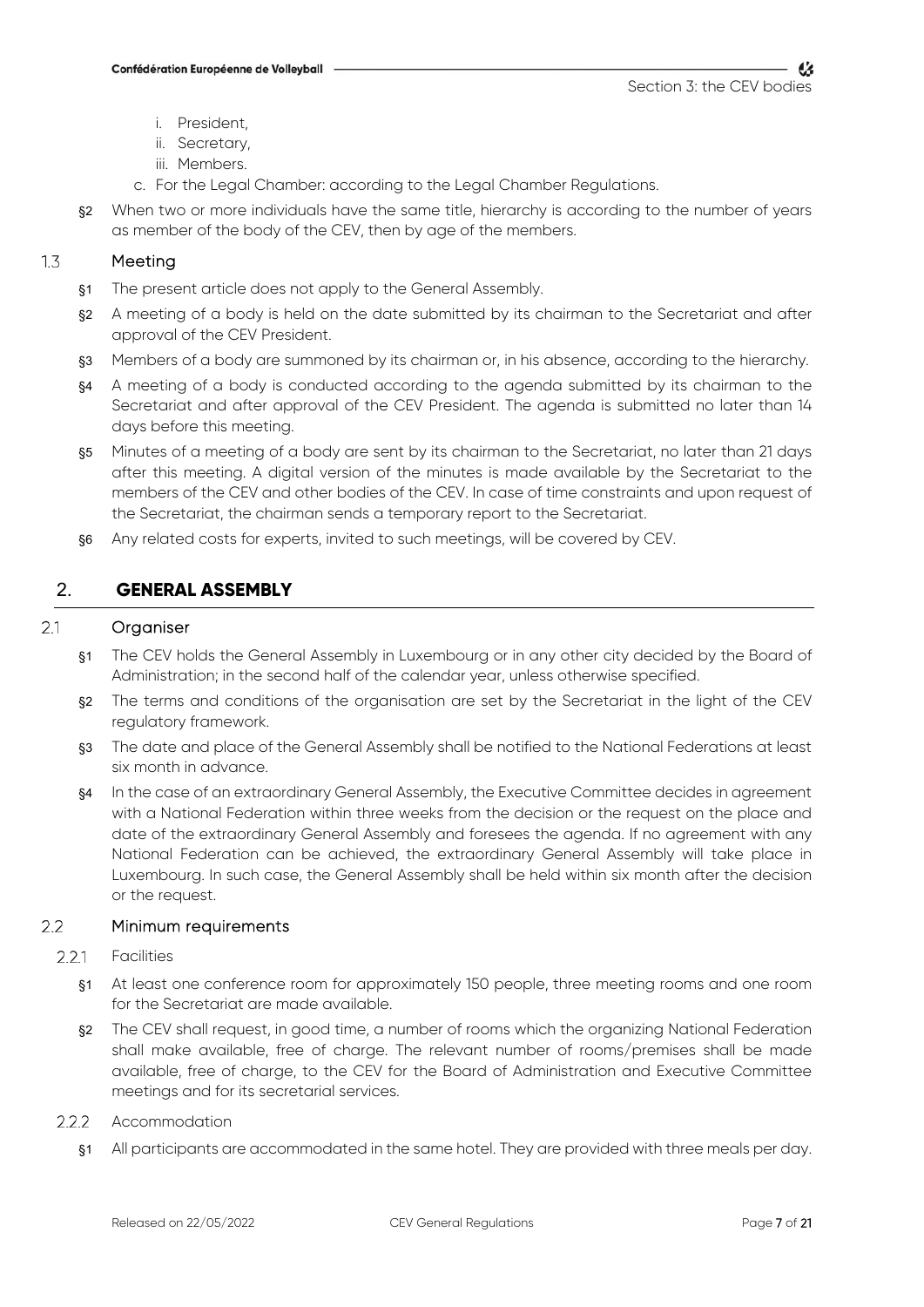§2 The National Federations shall be given all the information they need on the terms of and arrangements for the accommodation three months before the opening of the General Assembly, , if the circumstances allow it, except in cases foreseen in article 2.1 § 4.

#### $2.2.3$ Visa

- §1 The entity holding the General Assembly does its best to make easier the issue of visas for the participants.
- $224$ Miscellaneous
	- §1 Translation for the official languages of the CEV and hosting country is made available. All recordings are sent to the Secretariat.

#### 2.3 National Federation delegation

- §1 A National Federation attends the General Assembly with a maximum of two delegates. Such National Federation provides the Secretariat, before the deadline set by the latter, with a document allowing these delegates to act on its behalf. It is signed duly by the competent National Federation's body.
- §2 In case of representation of another member, this power of representation shall appear on a document designating the member whose accredited delegates are to be the agents. This document shall be signed duly by the competent member's body, and is handed over to the Secretariat before the deadline set by the latter.
- §3 The amount of the debts relevant for the participation of a National Federation delegation is the one calculated three months before the General Assembly, at the end of this month.
- §4 A room for checking of credentials and a table for keeping of the list of attendance shall be set up close to the General Assembly room.
- §5 The delegates shall be placed in the General Assembly room in alphabetical order of the countries which they represent and their places shall be marked on the table(s).

#### $2.4$ Credentials Committee

- §1 The Credentials Committee is a temporary entity which verifies the accreditation of the members and monitors the votes during the General Assembly. The following individuals are not entitled to be a member of the Credentials Committee:
	- a. A member of or candidate to the FIVB or CEV Board of Administration or the Legal Chamber,
	- b. A delegate from the same National Federation as a candidate to the FIVB or CEV Board of Administration or the Legal Chamber, if possible.

#### 2.5 Voting

- §1 In the General Assembly, voting shall be in alphabetical order of the countries represented.
- §2 Voting in electronic or written form is permitted.
- §3 In case of a consultation by way of circulation, the relevant documents and information must be sent to the National Federations at least 30 days before the deadline of the answers.

#### 2.6 Agenda

§1 The official agenda shall be approved by the Board of Administration beforehand, except in cases foreseen in article 2.1 § 4.

#### 2.7 Guests

§1 Candidates to the Board of Administration not being present in any other function, will be invited as guests to take part in the respective General Assembly, without the right to speak or vote.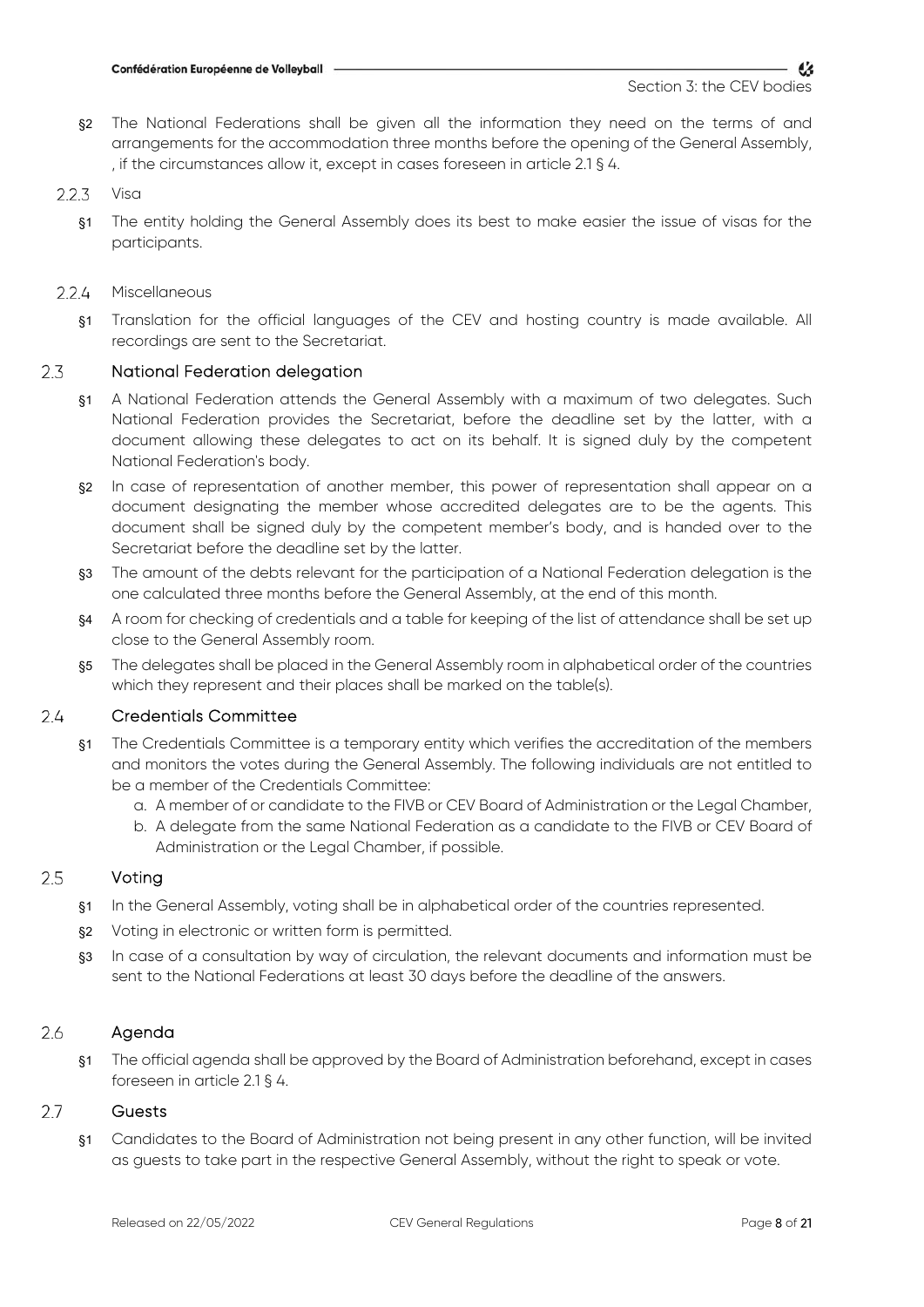## 3. **BOARD OF ADMINISTRATION**

#### 3.1 Election and ratification

- §1 The Board of Administration members are elected or ratified according to the following order: a. The CEV President,
	- b. The four candidates appointed by the CEV President,
	- c. The remaining candidates.
- §2 Among the elected or ratified members must be at least two persons of each gender. If only candidates of the same gender are elected or ratified among the 19, then only the first 17 (including the CEV President and the 4 members ratified by the General Assembly) are declared elected and the others will be the two from the minority gender who have achieved the most votes. If only one candidate of the minority gender is elected or ratified among the 19, then only the first 18 (including the CEV President, the elected or ratified member of the minority gender and the other members ratified by the General Assembly) are declared elected and the other will be the one from the minority gender who has achieved the most votes.
- §3 The CEV President can appoint his four candidates only once. When one or more candidates appointed by the CEV President are not ratified, the number of vacant positions is increased accordingly. Such candidates not ratified will be eligible in the regular voting procedure.
- §4 When there are not enough candidates of the gender in minority, the open positions for the latter are not filled. Additional elections are organised at the next General Assembly.
- §5 When the resignation, from a member of the Board of Administration, is notified within the two months before the General Assembly, the election takes place at the next General Assembly.

#### 32 Meeting

- §1 The Board of Administration meets at least twice a year.
- §2 Notice of meeting, agenda, technical and administrative documents to be discussed by the Board of Administration are prepared by the Secretariat and sent to the members in due time.

#### 3.3 Decision

- §1 The decision to submit to the General Assembly the modification of the Statutes is taken when the following requirements are fulfilled:
	- a. The decision is taken by a three quarter majority,
	- b. The European Legal Commission provided their opinion.

#### 3.4 Remove members from office

§1 During their four year term, Board of Administration members may only be removed from office by the decision of the General Assembly, for just cause.

#### 3.5 Delegation of powers

- §1 The Board of Administration delegates some of its powers and duties according to article 16.
- §2 It will be informed about the actions taken in delegated matters during its next session.
- §3 Sub-delegations are allowed upon prior approval of the Board of Administration.

## 4. **EXECUTIVE COMMITTEE**

- §1 With the sole exception of the President, all Executive Committee members are Vice-Presidents.
- §2 Among them, a Senior Vice-President, a Treasurer and a Vice President in charge of Administrative affairs are proposed by the CEV President and ratified by the Board of Administration. The Treasurer should have experience in financial matters.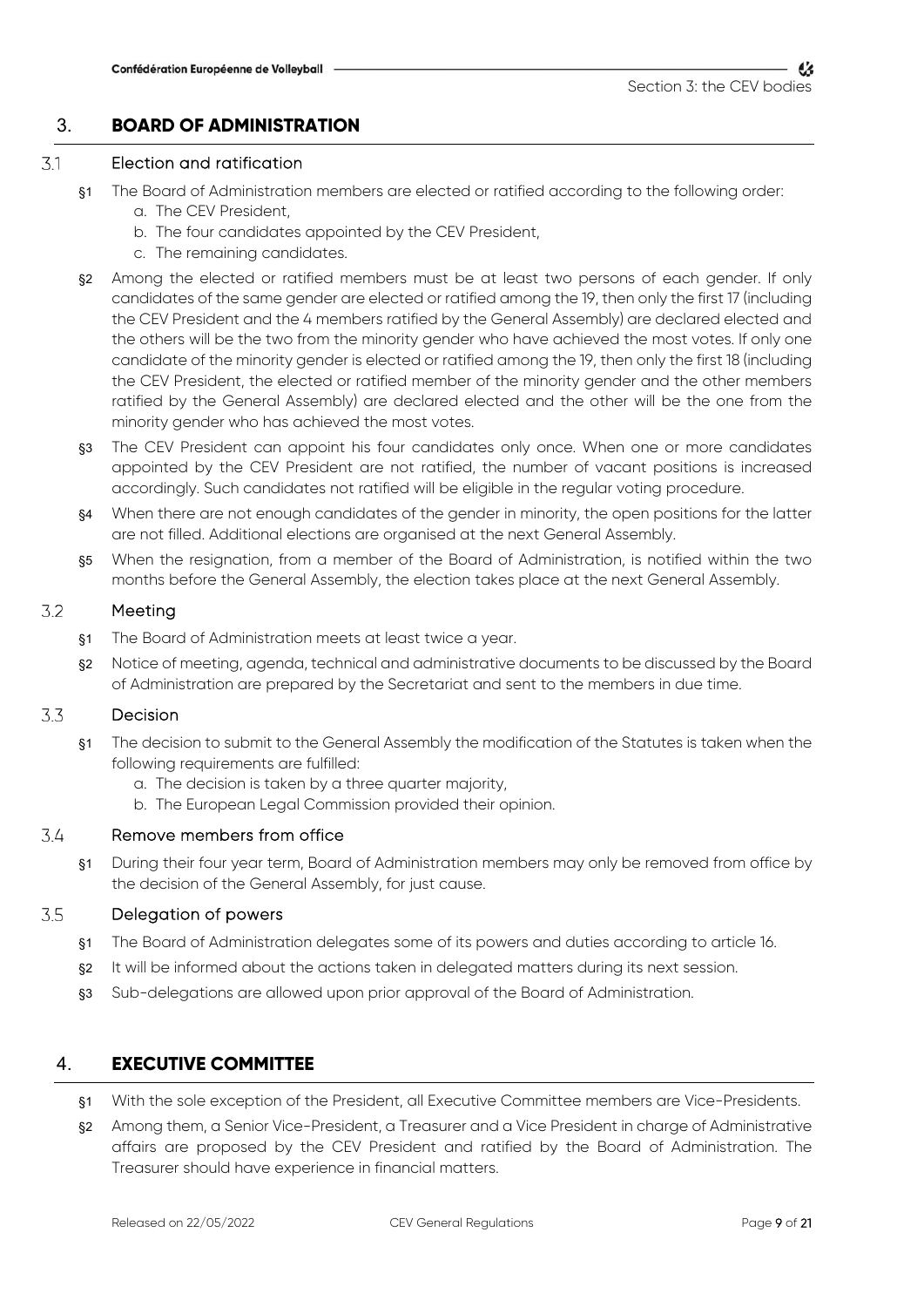- §3 The function of President of the European Financial Commission shall be assumed by the Vice-President taking on the duties of Treasurer.
- §4 During their four year term, Executive Committee members may only be removed from office by the decision of the Board of Administration or the General Assembly, for just cause.
- §5 The Executive Committee meets at least twice a year, summoned on the President's initiative or the request of at least three of its members. Upon request of the President, the Executive Committee may hold a meeting by video or telephone conference.
- §6 The Executive Committee shall assist the President in his duties by performing the functions according to article 16.
- §7 The members of the Executive Committee shall be responsible jointly or, by virtue of their posts, severally for implementation of the decisions of the Board of Administration and the General Assembly. The members of the Executive Committee shall assume this responsibility individually, according to their specific duties.

## 5. **COMMISSIONS**

#### 5.1 List

- §1 The Commissions are as follows:
	- a. The European Sports Organising Commission (ESOC),
	- b. The European Refereeing Commission (ERC),
	- c. The European Legal Commission (ELC),
	- d. The European Cups Commission (ECC),
	- e. The European Beach Volleyball Commission (EBVC),
	- f. The European Financial Commission (EFC),
	- g. The European Medical Commission (EMC),
	- h. The European Coaches Commission (ECoC).

#### 5.2 **Candidature**

- §1 A candidate to an open position in a Commission fulfils the following requirements:
	- a. Those mentioned in article 1.1 §3,
	- b. To have personal national or international experience and the required expertise related to the duties of the Commission,
	- c. To have a degree or a professional experience related to the duties of the Commission.

#### 5.3 Meeting

§1 A Commission meets at least once per year.

#### 5.4 **Competence**

- §1 The competences of the ESOC are:
	- a. To propose organisational directives governing the running of championships and tournaments within the jurisdiction of the CEV, except Beach Volleyball and Snow Volleyball, in accordance with the regulations for these competitions,
	- b. To direct and supervise the technical groundwork for these competitions,
	- c. To prepare and coordinate the timetable of European tournaments, with the CEV Competition's department and the National Federations,
	- d. To propose Supervisors, Jury members and members from their list approved by the Board of Administration,
	- e. To ensure the proper running of the National Team competitions according to the regulations and in cooperation with the Secretariat.
- §2 The competences of the ERC are:
	- a. To keep files on European international referees and international candidate-referees,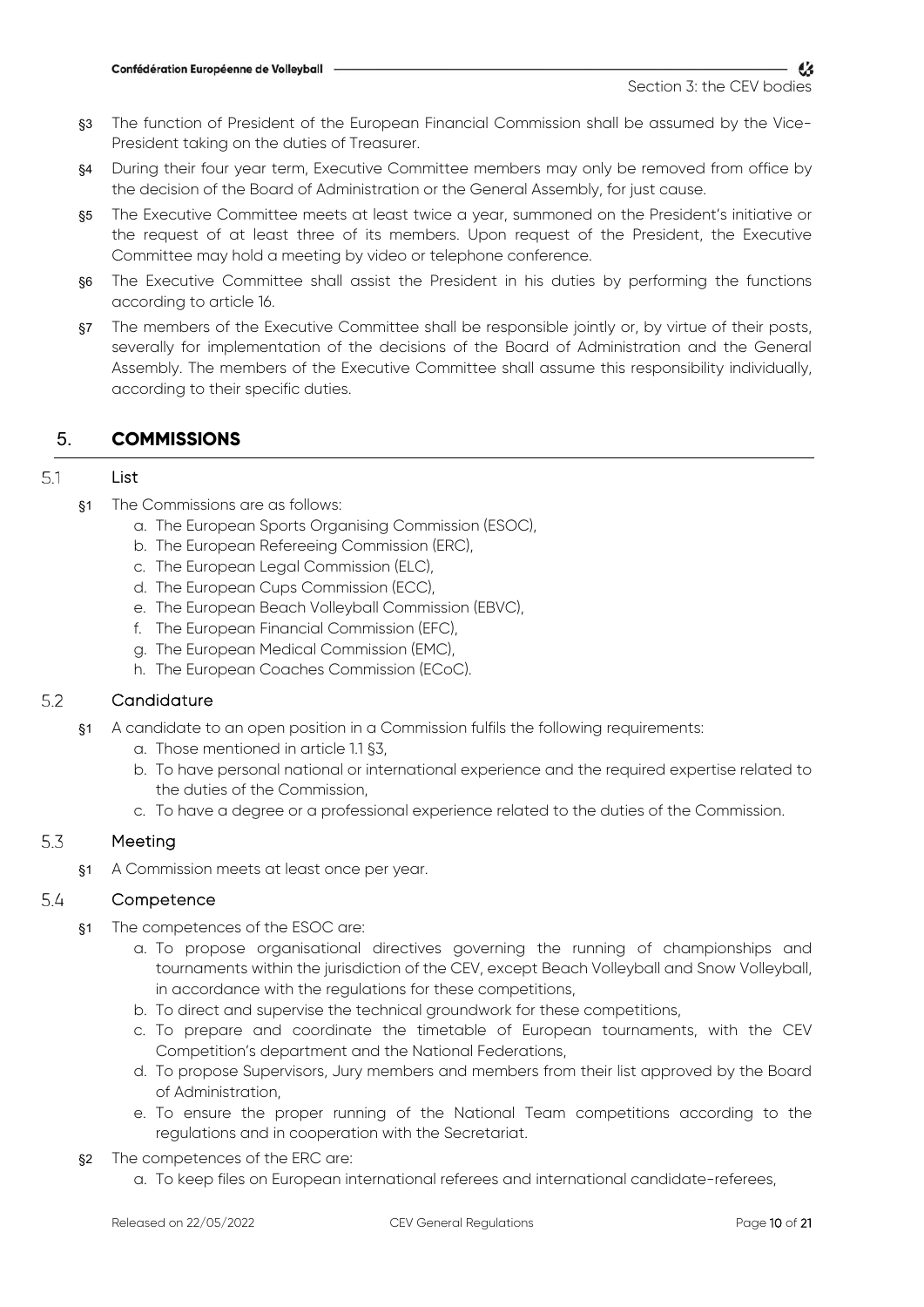CZ.

- b. To set up and supervise refereeing activities in competitions under the direct authority of the CEV,
- c. To implement FIVB guidelines and instructions for referees appointed for the competitions, with a view to ensure uniform refereeing,
- d. To submit proposals and recommendations on refereeing to the Board of Administration for assessment,
- e. To implement any measures likely to promote better refereeing at European level,
- f. To set up seminars for international referees and candidate-referees with a view to promote uniform refereeing in Europe.
- §3 The competences of the ELC are:
	- a. To assist the various bodies of the CEV in all legal matters in order to ensure proper respect of the Statutes, General Regulations, decisions and all other directives from the FIVB and the **CFV**
	- b. To elaborate and study proposals and comments on statutory matters; to formulate legal opinions on such matters for the Board of Administration,
	- c. To review candidatures to CEV bodies and to submit its recommendation regarding the eligibility of the candidates to the Board of Administration.
- §4 The competences of the ECC are:
	- a. To ensure the proper running of the Club competitions according to the regulations and in cooperation with the Secretariat,
	- b. To propose organizational directives governing the smooth running of the Club competitions in accordance with the regulations for these competitions,
	- c. To direct and supervise the technical groundwork for the Club competitions,
	- d. To prepare and coordinate the timetable of the Club competitions in close cooperation with ESOC,
	- e. To propose Supervisors, Jury members and members from their list approved by the Board of Administration.
- §5 The competences of the EBVC are:
	- a. To promote Beach Volleyball in Europe with the National Federations,
	- b. To develop, recommend and produce promotional, technical and educational material to promote Beach Volleyball,
	- c. To implement and co-ordinate the Beach Volleyball competitions, both in the CEV and in close collaboration with the FIVB, in accordance with the regulations relating to these tournaments,
	- d. To set up courses and symposia for all groups interested in Beach Volleyball,
	- e. To propose Supervisors, Jury members and members from their list approved by the Board of Administration.
- §6 The competences of the EFC are:
	- a. To advise the CEV managing bodies on new investment and sources of income, as well as on proposals for the reduction of expenditure,
	- b. To study the annual statement of accounts and the reports on them presented by the Treasurer,
	- c. To study the CEV budgets prepared by the Treasurer.
- §7 The competences of the EMC are:
	- a. To propose regulations and directives governing the certifying of the CEV-accredited medical doctors, anti-doping and all proceedings concerning all medical matters,
	- b. To decide and supervise the strict following of all the regulations and directives in the above-mentioned fields,
	- c. To establish and control the authorisations of the medical doctors for all CEV competitions,
	- d. To advise the CEV bodies in all medical aspects.
- §8 The competences of the ECoC are: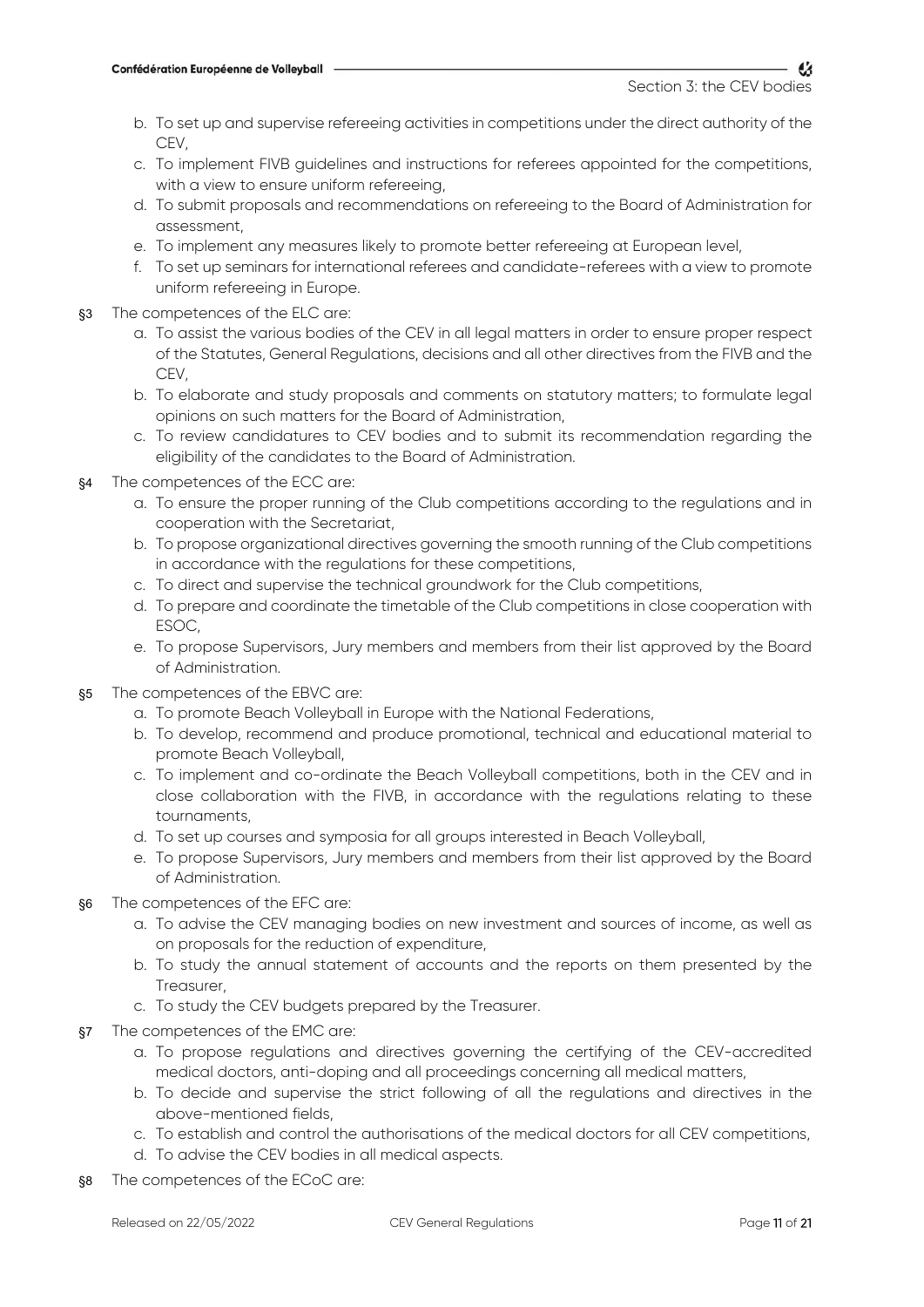- a. To seek the improvement of the qualifications and knowledge of coaches,
- b. To advise the National Federations on the setting-up of national programs aimed at improving the qualifications of national coaches and instructors,
- c. To supervise the organisation of courses and conferences aimed at the preparation of instructors, monitors and coaches in cooperation with the National Federations and whenever requested by CEV and to authorise the issue of certificates at the appropriate level,
- d. To cooperate in the preparation of audio-visual teaching materials such as manuals, slides, video tapes, films, posters, etc.,
- e. To undertake any other tasks as requested by the Board of Administration or the Executive Committee.
- §9 The Commission President shall run meetings, represent the Commission, ensure that the work is carried out properly and be responsible for any correspondence. In the event of the Commission President being temporarily unable to perform his/her duties, he/she shall be replaced by the Secretary of the Commission, who may, however, only act in a strictly advisory capacity.
- §10 Commission Presidents will attend the Board of Administration meetings in an advisory capacity for their related Commissions, on special invitation.
- §11 Board of Administration members shall not be appointed as Commission Presidents, with the exception of the President of the Financial Commission.
- §12 A Commission reports frequently to the Board of Administration and Executive Committee and, on request of the Board of Administration, to the General Assembly.
- §13 The Commission President and the Secretary shall draft the minutes and the reports for the Board of Administration and the General Assembly.

## 6. **WORKING GROUPS**

#### 6.1 List

- §1 The Working groups are as follows (non-exhaustive):
	- a. The Marketing Working group,
	- b. The Athletes Working group,
	- c. The Snow Volleyball Working group,
	- d. The Development & Cooperation with Zonal Associations Working group.

#### $6.2$ **Candidature**

- §1 A candidate to an open position in a Working group fulfils the following requirements:
	- a. Those mentioned in article 1.1 §3 at the sole exception of article 1.1 §3 f,
	- b. To be available at least 7 days per year for any activities of the CEV,
	- c. To have personal national or international experience and the required expertise related to the duties of the Working Group,
	- d. To have a degree or a professional experience related to the duties of the Working group.

#### 6.3 Reporting

- §1 Working Group Presidents will attend the Board of Administration meetings in an advisory capacity for their related Working Groups, on special invitation.
- §2 A Working Group reports frequently to the Board of Administration and Executive Committee and, on request of the Board of Administration, to the General Assembly.

#### 6.4 **Competence**

- §1 The competences of the Marketing Working Group are:
	- a. To prepare a Marketing plan,
	- b. To make proposals,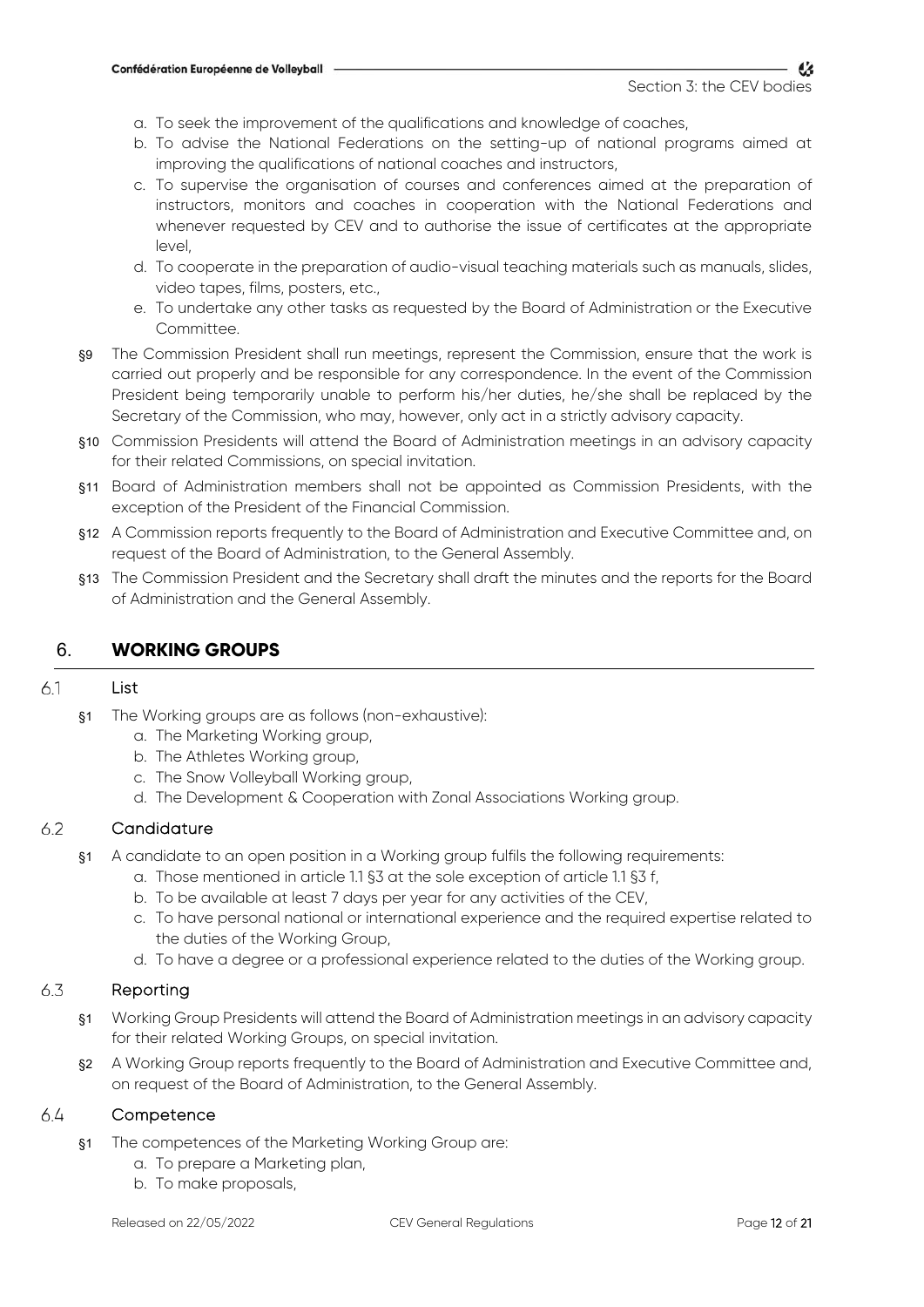- c. To attract new sponsors.
- §2 The competences of the Athletes Working Group are:
	- a. To exchange experiences and best practices,
	- b. To contribute to the further development and promotion of Volleyball in all its forms,
	- c. To be role models,
	- d. To build a bridge between active and former players.
- §3 The competences of the Snow Volleyball Working Group are:
	- a. To develop and promote Snow Volleyball in Europe with the National Federations,
	- b. To develop, recommend and produce promotional, technical and educational material to promote Snow Volleyball,
	- c. To implement and coordinate the Snow Volleyball competitions in Europe, in accordance with the regulations relating to these tournaments and in close collaboration with the FIVB,
	- d. To set up courses and symposia for all groups interested in Snow Volleyball,
	- e. To propose Supervisors, Jury members and members from their list approved by the Board of Administration.
- §4 The competences of the Development & Cooperation with Zonal Associations Working group are:
	- a. To initiate and coordinate the development programs aimed at growing the game at the grassroots level,
	- b. To coordinate the work ofthe CEV Zonal Associations to develop Volleyball in their respective regions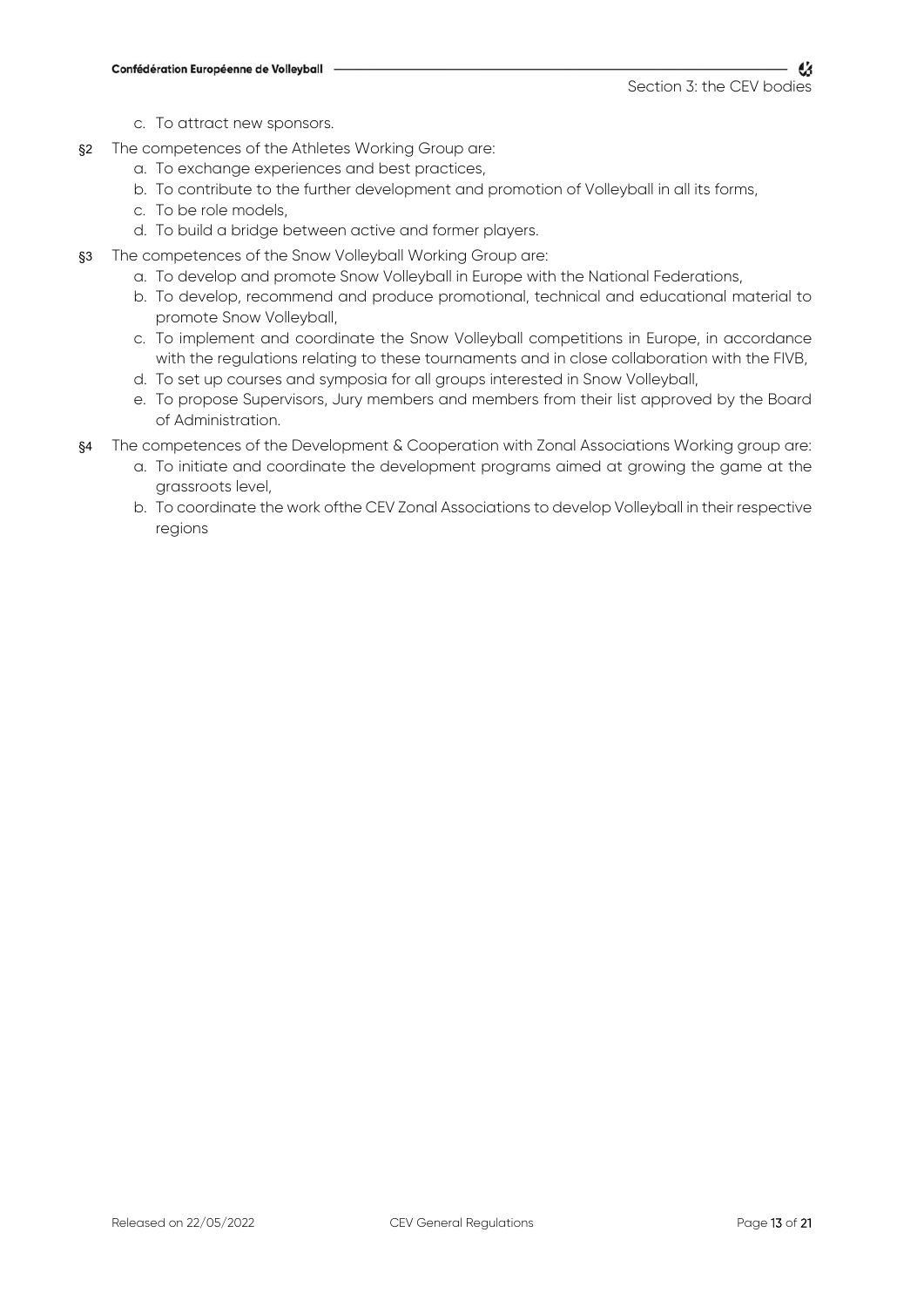# **SECTION 4**: MISCELLANEOUS

## 7. **RESIGNATION OF A NATIONAL FEDERATION AS CEV MEMBER**

§1 Any resignation of a National Federation as member of the CEV, on its own will, shall be notified by registered letter to the Board of Administration.

## 8. **FINANCIAL COMPENSATION**

#### Kinds 8.1

- §1 The following kinds of financial compensation may be granted to an Official:
	- a. Travel allowance,
	- b. Daily allowance also called "per diem",
	- c. Monthly allowance,
	- d. Meal allowance.

#### 82 Definition and calculation

- §1 The financial compensation is paid on the arrival day of the Official. Unless otherwise agreed or mentioned in the CEV Volleyball Competitions Regulations, the CEV pays the financial compensation.
- §2 The travel allowance is in the amount of EUR 100 per trip. It supports all the costs borne by an Official from the permanent residence to the departure and arrival venue; such as for example taxi, bus, meals, etc. This allowance is not granted when another person than the individual bears the above mentioned costs.
- §3 The daily allowance is in the amount of EUR 100 per day; arrival and departure days included. It compensates the work and time granted by an Official to the CEV activities and must be paid in Euros at the latest on the very day of the recipient's arrival.
- §4 The monthly allowance is paid as compensation for the work and time granted by an Official to the CEV on a longer period and higher frequency.
- §5 The meal allowance is in the amount of EUR 30 per lunch and EUR 50 per dinner. It supports all the costs borne by an Official for lunch and dinner. This allowance is not granted when another person than the Official bears the above mentioned costs.

#### 8.3 Distribution

§1 In accordance with the above mentioned, the following table mentions which Official is eligible to which financial compensation.

| <b>Individual</b>                   | <b>Travel</b><br>allowance | <b>Daily</b><br>allowance | <b>Monthly</b><br>allowance | Meal<br>allowance |
|-------------------------------------|----------------------------|---------------------------|-----------------------------|-------------------|
| <b>CEV President</b>                | <b>Yes</b>                 | <b>Yes</b>                | Yes                         | Yes               |
| ExCOM member                        | Yes                        | <b>Yes</b>                | <b>Yes</b>                  | Yes               |
| BoA member                          | <b>Yes</b>                 | <b>Yes</b>                | <b>No</b>                   | Yes               |
| Commission President &<br>Secretary | No.                        | Yes                       | Yes                         | Yes               |
| Commission member                   | <b>No</b>                  | <b>Yes</b>                | <b>No</b>                   | Yes               |
| Working Group member                | No.                        | <b>Yes</b>                | No.                         | Yes               |
| Legal Chamber member                | <b>No</b>                  | Yes                       | <b>No</b>                   | Yes               |
| Internal Auditors                   | No.                        | Yes                       | No.                         | Yes               |
| Official in CEV competition         | No                         | Yes                       | No                          | <b>No</b>         |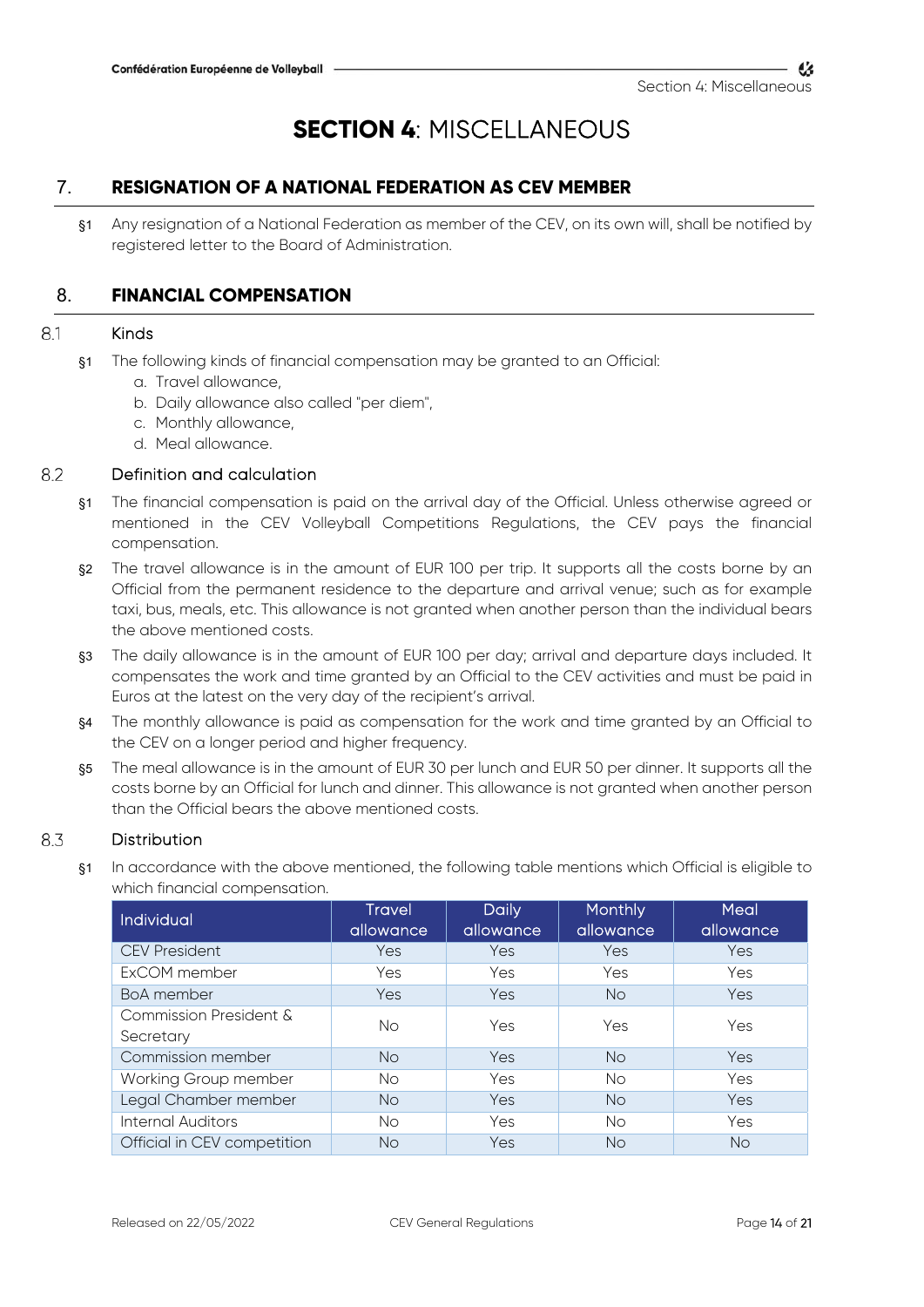- §2 When the travel or meal allowance is not granted and when another person than the Official does not bear the relevant costs, the Official may request the reimbursement of its costs.
- §3 Unless otherwise specified, the National Federation of a member of a body of the CEV bears the transportation costs of this member related to the meeting of this body.

## 9. **OTHER COSTS**

- §1 All visa costs are borne by the person bearing the cost of the return ticket. Visa costs are costs to be paid to national authorities.
- §2 All bank charges are borne by the person proceeding to the payment.
- §3 Any delay in the payment of the dues at their settling date will entail past-due interests of 10% p.a. with a minimum of 2% of the outstanding balance considering payables of CEV after a payment reminder and due notice by the Secretariat.
- §4 All financial commitments made by Commissions or Working groups in the name of the CEV shall have the prior agreement of, as appropriate, the General Assembly, the Board of Administration or the Executive Committee.
- §5 As guarantee of enforcement, National Federations are jointly and severally liable for all financial obligations of their members towards CEV.

## 10. **ANNUAL CONTRIBUTION AND DUES**

- §1 With regard to section 2 §4 of the Statutes, the amount of the annual contribution is based on the FIVB categorisation of National Federations and as follows:
	- a. For FIVB categories 1 and 2: 250 Euros,
	- b. For other FIVB categories: 500 Euros.
- §2 The Board of Administration shall fix the amount of the dues in respect of international competitions organized by and in the sole competence of CEV. Such dues shall in no way be assimilated to the annual contribution and shall constitute nothing more than the fees for taking part in the competitions. They shall apply solely to – optional – involvement in international competitions.

## 11. **HONORARY TITLES**

§1 Honorary titles are granted following a proposal of a National Federation or bodies of the CEV.

## 12. **TIME LIMITS**

- §1 The computation of time limits is done according ot the Legal Chamber Regulations.
- §2 Time limits are suspended during the period of the General Assembly, FIVB Congress and closing of the Secretariat.

## 13. **ACCOUNTING YEAR**

§1 The accounting year shall start on  $1<sup>st</sup>$  January and end on  $3<sup>1st</sup>$  December of the same year.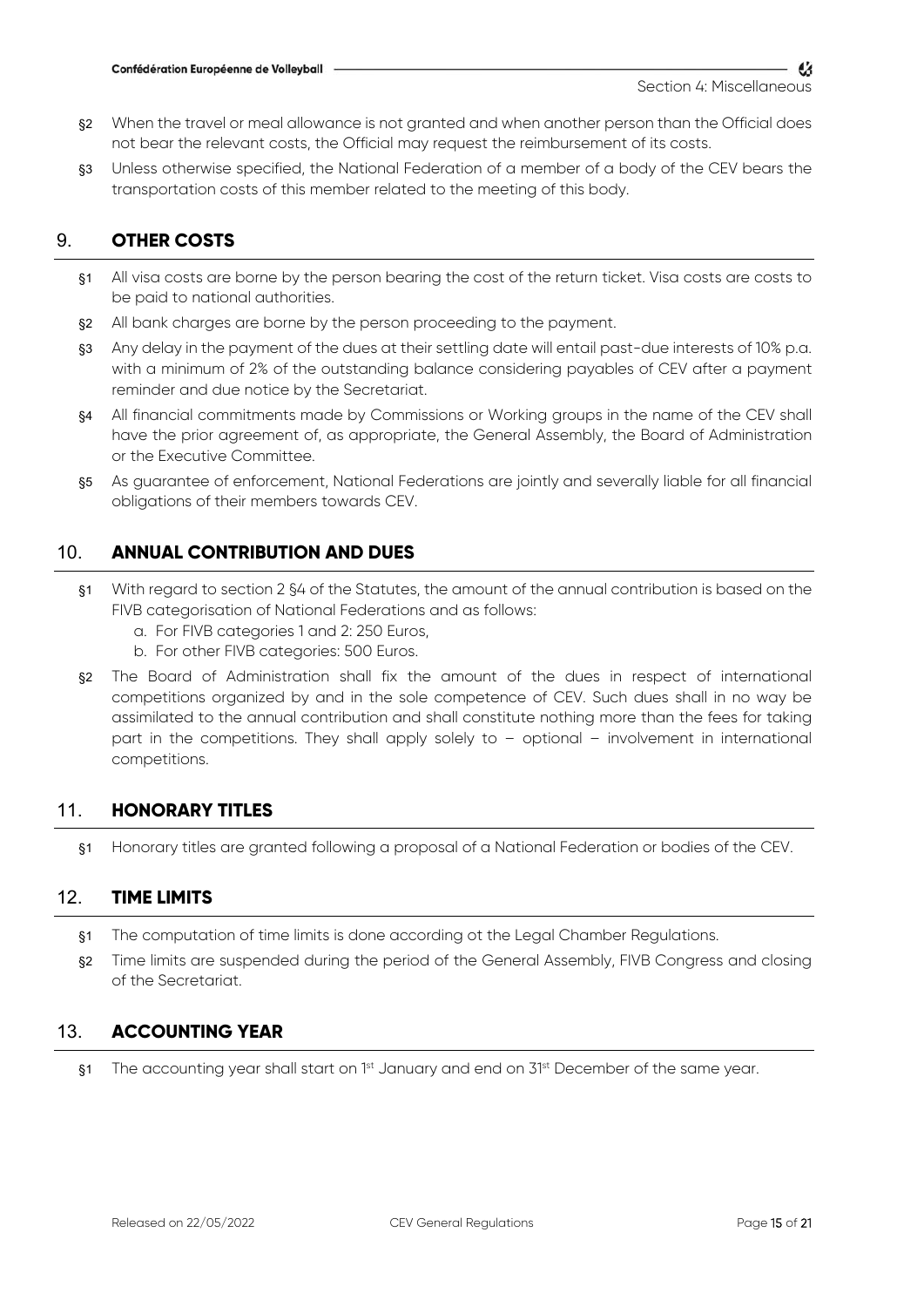## 14. **FIVB BOARD OF ADMINISTRATION**

- §1 Unless otherwise specified, the procedure for the election of candidates to the FIVB Board of Administration is ruled by the principles considered for the election of the CEV Board of Administration members.
- §2 At the end of the election are declared elected as candidates to the FIVB Board of Administration the first four CEV Board of Administration members who have achieved the most votes and the other four candidates who have achieved the most votes among the remaining CEV Board of Administration members and all other candidates to the FIVB Board of Administration. Among the still remaining candidates, the two candidates with the most votes will be declared elected as substitute/replacement candidates to the FIVB Board of Administration.
- §3 After the beforementioned elections, in a separate round, on a new ballot, the election of the candidate for the gender in minority to the FIVB Board of Administration will be conducted, among all candidates for such position who have not already been elected as candidates to the FIVB Board of Administration (including substitute/replacement candidates). The individual of the gender in minority, who has achieved the most votes, will be designated as the candidate for the gender in minority to the FIVB Board of Administration..
- §4 In case of vacancy of a position in the FIVB Board of Administration, the relevant provisions in the FIVB Constitution will apply.

## 15. **CASES NOT FORESEEN & CONFIDENTIALITY**

§1 In case of occurrence of events or circumstances of exceptional nature which are outside of the CEV's control (such as terrorism, riot, civil unrest, war (regardless of whether declared or not), strike, nuclear or chemical contamination, epidemic, etc.) (the "Extraordinary Event") resulting in the safe and/or regular conduct of the CEV's activities or sanctioned by the CEV, notably, but without limitation, the conduct of activities of the CEV's bodies/commissions and/or the organization

(including the preparations thereof) of and/or the participation to events and/or competitions hosted and/or sanctioned by the CEV, being made impossible, objectively endangered, or, in the reasonable judgment of the CEV Board of Administration, not reasonably possible or appropriate under adequate conditions given the circumstances, the CEV Board of Administration may decide to impose exceptional protective measures aimed at preserving the safe, peaceful and regular conduct of the CEV's activities in the best interest of the sport of Volleyball.

Protective measures may include the temporary suspension of:

- a. the exercise of rights of members representing countries that caused or contributed to or are otherwise relevantly involved in the Extraordinary Event; and/or
- b. persons who are affiliated to the members referred in lit. a) above and/or citizens of the concerned countries, to the extent they are participating in the CEV's activities defined in this article (including, without limitation, persons who are elected or appointed as members of the bodies/commissions of the federation, athletes, officials, support personnel or members of CEV bodies).

The protective measures are issued irrespective of any violations by the Concerned Parties of their respective specific obligations under these regulations, CEV's Statutes and/or CEV's statutes other regulations.

Without limitation, the protective measures may include restrictions to or exclusion of the right granted to any third party to organise (including, for the avoidance of doubt, cancellation/removal of CEV's activities defined in this article already scheduled) and/or restrictions to or exclusion of the right to participate thereto by the Concerned Parties.

Protective measures may be maintained by the CEV Board of Administration (as issued or as amended from time to time) as long as required by the circumstances. They must be lifted, partially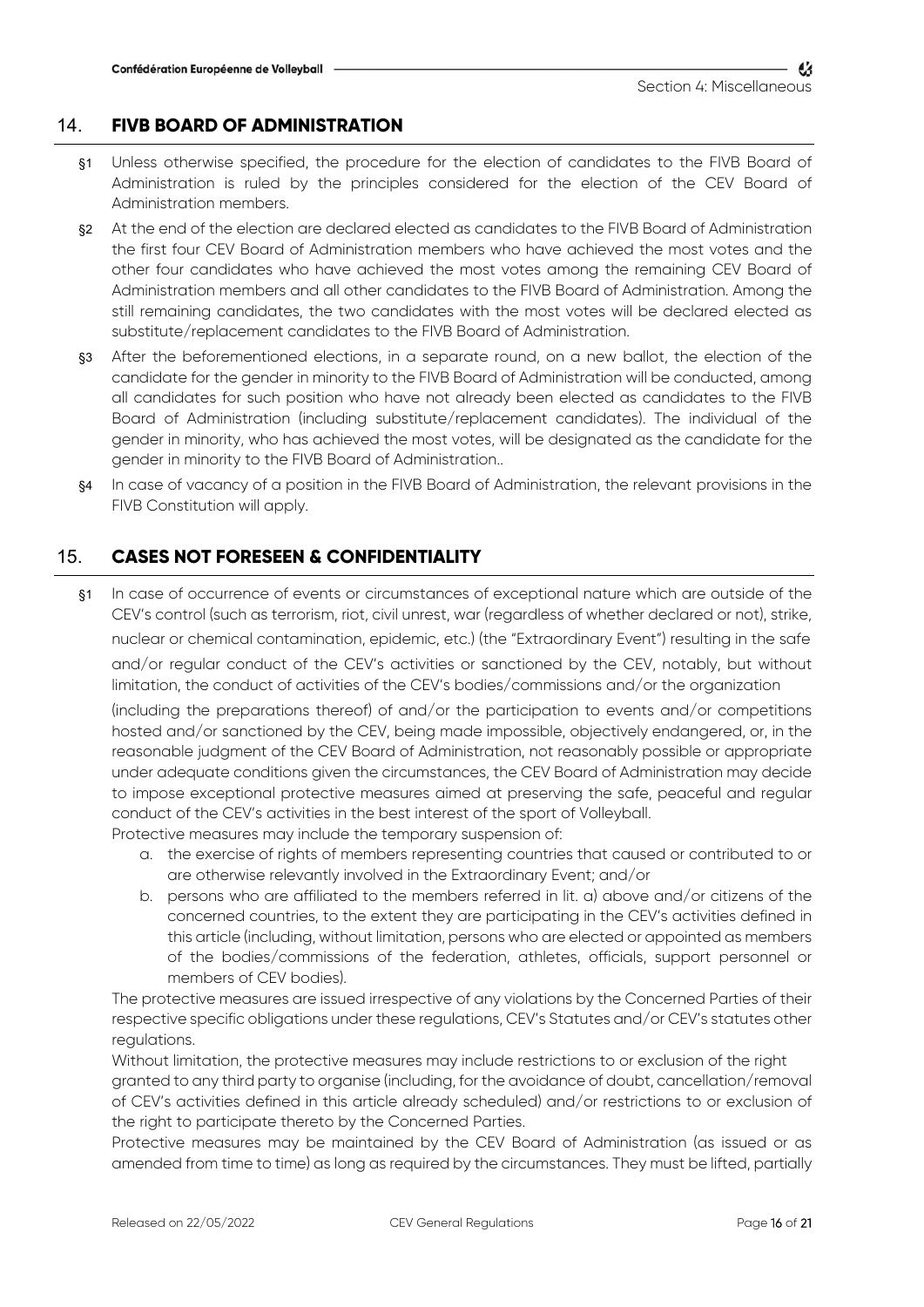or totally, as soon as reasonably adequate in view of the evolution of the circumstances having led to the issuance of the measures.

- §2 Financial matters not foreseen in this section are decided by the Board of Administration.
- §3 Any Official shall not copy, reproduce, duplicate, distribute, communicate and/or otherwise make available a Confidential Information, either in whole or in part, unless previously approved by the CEV.
- §4 Confidential Information means data or proprietary information of the CEV that is not generally known to the public or has not yet been revealed, whether in tangible or intangible form, whenever and however disclosed. It also means data or proprietary information of the CEV identified as confidential by the CEV.
- §5 Confidential Information shall be identified either by marking it, in the case of written materials, or, in the case of information that is disclosed orally or written materials that are not marked, by notifying the person of the confidential nature of the information. Such notification shall be done orally, by e-mail or written correspondence, or via other appropriate means of communication."

## 16. **ANNEX - DELEGATION OF POWERS**

#### 16.1 Board of Administration

- §1 The Board of Administration delegates the following powers to the CEV President:
	- a. Management of the Secretariat,
	- b. Act on behalf of, contract in the name of, create a liability or obligation toward the CEV provided that:
		- i. When there is a financial consequence amounting from EUR 20,000 to EUR 100,000, the Treasurer gives its prior agreement;
		- ii. When there is a financial consequence amounting from more than EUR 100,000, the Board of Administration gives its prior agreement.
- §2 The Board of Administration delegates the following powers to the Executive Committee:
	- a. Proposing publicity campaigns and implementing special sponsorship, marketing and public relations activities designed to enhance the image of Volleyball in Europe,
	- b. Establishing contact with mass media and broadcasting agencies and studying methods of concentrating information on the National Federations, competitions, etc.,
	- c. Supervising competitions, and ensuring that the organizers fulfil the conditions laid down in various regulations and decisions,
	- d. Coordinating the activities of the various Commissions, and Working Groups, studying and proposing the necessary measures to facilitate them to carry out their functions in an efficient and timely manner,
	- e. Supervising the execution of Zonal Association programs and providing assistance to the National Federations and Zonal Associations,
	- f. Undertaking the responsibility of development plans,
	- g. Executing the programs aiming at the development of all Continental events,
	- h. Jointly with the President, and upon the proposal of the Treasurer to approve the CEV employees salaries, consultants' fees and the payment of commissions, bonuses or rewards in strict compliance with the CEV Regulatory Framework,
	- i. Securing the necessary financial means (indemnity) for the Treasurer tu fulfil his function without any restriction,
	- j. To act as the CEV Awards Committee and to present, either on its own initiative or on a proposal from the National Federations or the various bodies of the CEV, worthy candidates to the Board of Administration, in the light of an enquiry run and a presentation made by the representative of the Board.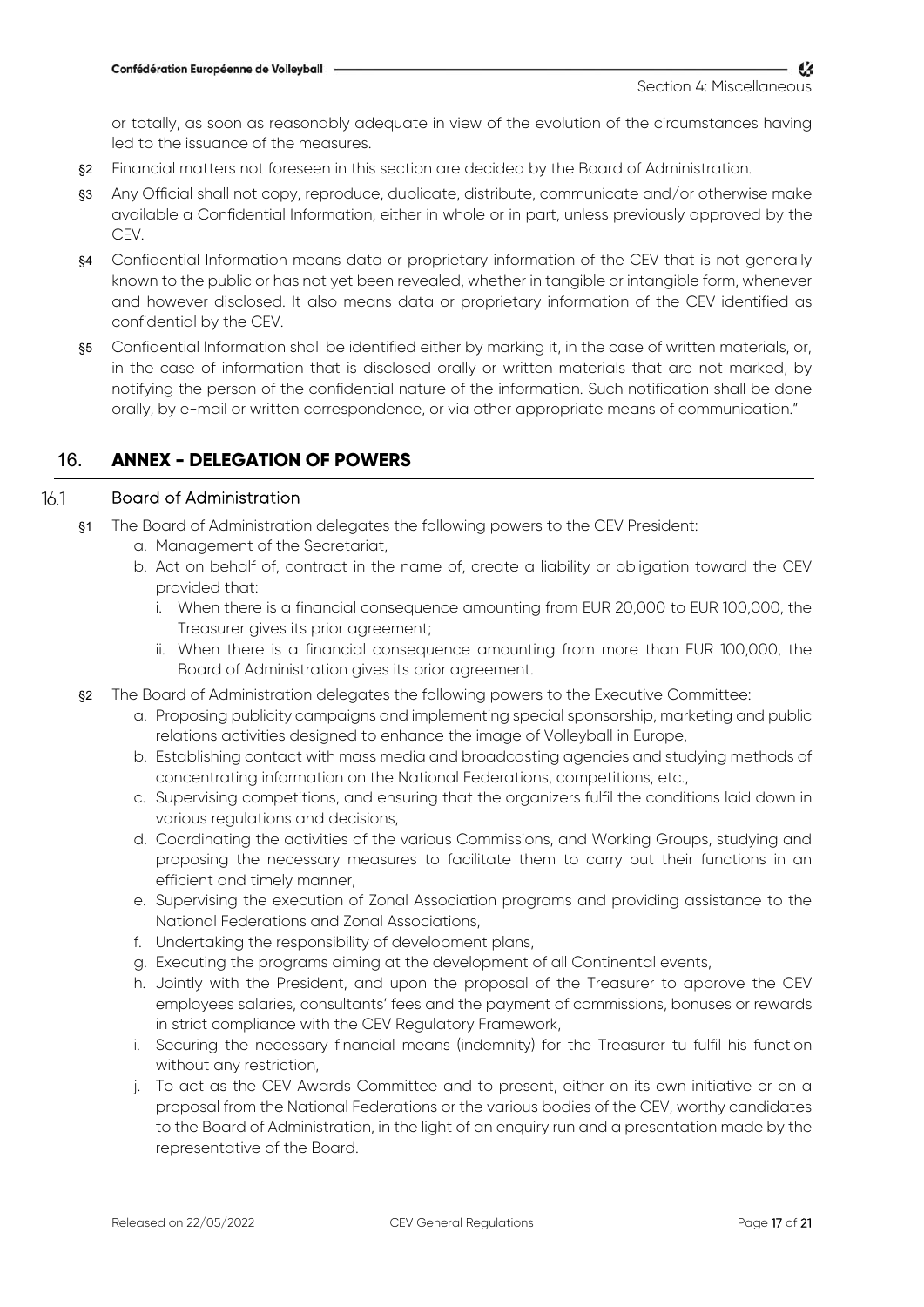#### 16.2 European Legal Commission

§1 The European Legal Commission delegates the review of candidatures to the European Legal Commission to the Legal Chamber.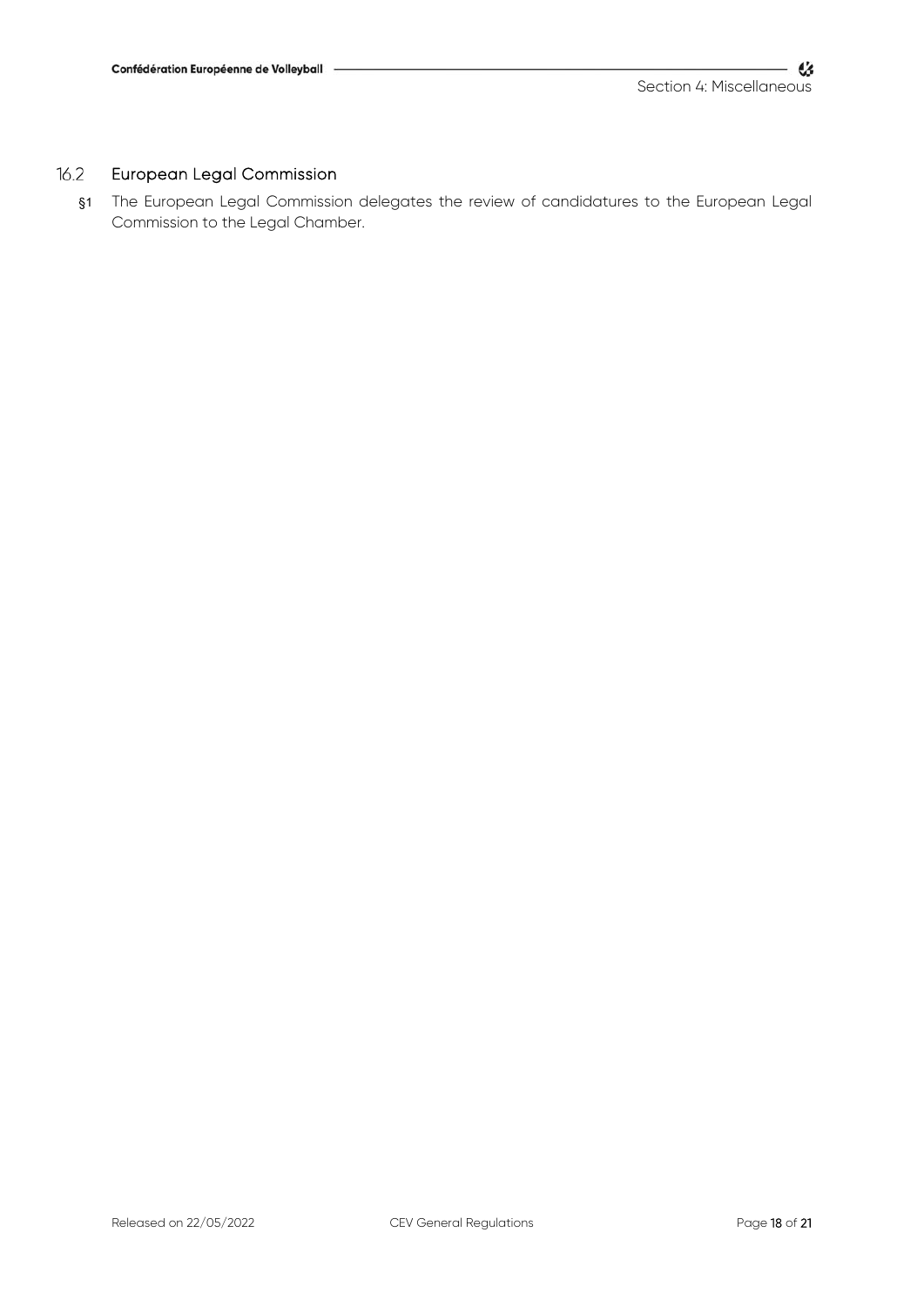Summary of the changes :

| No. | Art.<br><b>GR</b>                      | Propos<br>er | <b>Topic</b>                             | Proposal                                                                                                                                                                                                                                                                                                                                                                                                                                                                                                                                                                                                                                                                                                                                                                                                            | <b>Remarks</b>                                                                                                                                                                                                                                                                                        |
|-----|----------------------------------------|--------------|------------------------------------------|---------------------------------------------------------------------------------------------------------------------------------------------------------------------------------------------------------------------------------------------------------------------------------------------------------------------------------------------------------------------------------------------------------------------------------------------------------------------------------------------------------------------------------------------------------------------------------------------------------------------------------------------------------------------------------------------------------------------------------------------------------------------------------------------------------------------|-------------------------------------------------------------------------------------------------------------------------------------------------------------------------------------------------------------------------------------------------------------------------------------------------------|
| 1.  | Secti<br>on 1                          | <b>ELC</b>   | \$11<br>Definition of<br>"Official"      | Please amend as follows:<br>"Official"<br>individual<br>means<br>an<br>appointed either by the CEV, National<br>Zonal<br>Federation,<br>Federation<br>Association or Club in order to exercise<br>and fulfil<br>some assigned<br>duties,<br>including also candidates to any such<br>position."                                                                                                                                                                                                                                                                                                                                                                                                                                                                                                                     | <b>CEV</b><br>needs<br>$\alpha$<br>possibility<br>to<br>protect<br>its<br>reputation<br>and<br>good<br>image<br>against untrue or<br>unreasonable<br>allegations,<br>also<br>from<br>persons<br>outside of the CEV<br>family, applying for<br>a position within<br>CEV as candidate<br>to a CEV body, |
| 2.  | Secti                                  | <b>ELC</b>   | 1.1                                      | Please amend as follows:                                                                                                                                                                                                                                                                                                                                                                                                                                                                                                                                                                                                                                                                                                                                                                                            |                                                                                                                                                                                                                                                                                                       |
|     | on <sub>3</sub><br>Art 1.1             |              | Candidatur<br>е                          | §1 A candidature, for a vacant position<br>in a body, is sent by a National<br>Federation by registered letter with<br>acknowledgement of receipt to the<br>Secretariat; sending by facsimile or<br>email shall also be accepted                                                                                                                                                                                                                                                                                                                                                                                                                                                                                                                                                                                    | In order to adapt to<br>the<br>well-<br>established<br>ways<br>electronic<br>$\circ f$<br>transmission                                                                                                                                                                                                |
| 3.  | Secti<br>on <sub>3</sub><br>Art<br>2.3 | <b>ELC</b>   | 2.3 National<br>Federation<br>Delegation | Please amend as follows:<br>§1 A National Federation attends the<br>General Assembly with a maximum of<br>delegates.<br>Such<br>National<br>two<br>Federation provides the Secretariat,<br>before the deadline set by the latter,<br>with a document allowing<br>these<br>delegates to act on its behalf. It is<br>signed duly by the competent National<br>Federation's body and bears the<br><b>National Federation's seal</b><br>§2-In case of representation of another<br>member, this power of representation<br>shall<br>document<br>appear<br>$\alpha$<br>on<br>designating<br>the<br>whose<br>member<br>accredited delegates are to be the<br>agents. This document shall be signed<br>duly by the competent member's body<br>and bears the member's seal, and is<br>handed over to the Secretariat before | there<br>As<br>are<br>countries where a<br>legislation seal is<br>not <b>nd</b><br>needed/<br>considered as<br>$\overline{\phantom{a}}$ a<br>proof anymore, this<br>administrative<br>burden could<br>be<br>waived.                                                                                   |
| 4.  | Secti                                  | <b>ELC</b>   | 6.1 List (of                             | the deadline set by the latter.<br>Please amend as follows:                                                                                                                                                                                                                                                                                                                                                                                                                                                                                                                                                                                                                                                                                                                                                         | add<br>$\overline{\mathsf{in}}$<br>the<br>To                                                                                                                                                                                                                                                          |
|     | on 3                                   |              | Working<br>groups)                       |                                                                                                                                                                                                                                                                                                                                                                                                                                                                                                                                                                                                                                                                                                                                                                                                                     | regulations<br>the                                                                                                                                                                                                                                                                                    |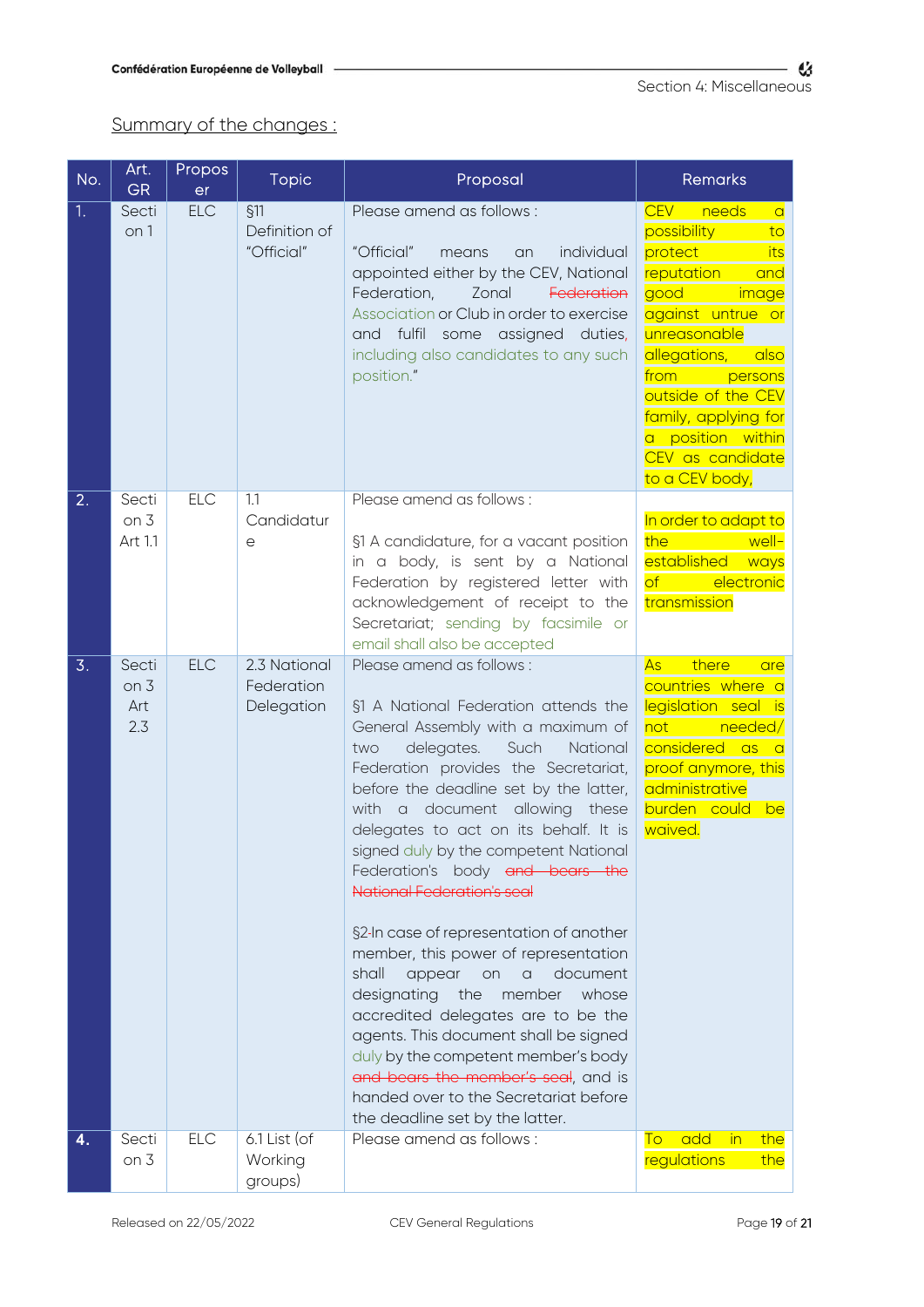| No. | Art.<br><b>GR</b>                      | Propos<br>er | Topic                                             | Proposal                                                                                                                                                                                                                                                                                                                                                                                                                                                                                                                                                                                                                                                                                                                                                                                                                                                                                  | <b>Remarks</b>                                                                                                                                                                                                                                                |
|-----|----------------------------------------|--------------|---------------------------------------------------|-------------------------------------------------------------------------------------------------------------------------------------------------------------------------------------------------------------------------------------------------------------------------------------------------------------------------------------------------------------------------------------------------------------------------------------------------------------------------------------------------------------------------------------------------------------------------------------------------------------------------------------------------------------------------------------------------------------------------------------------------------------------------------------------------------------------------------------------------------------------------------------------|---------------------------------------------------------------------------------------------------------------------------------------------------------------------------------------------------------------------------------------------------------------|
|     | Art<br>6.1                             |              |                                                   | § 1: "The Working groups are as follows<br>(non-exhaustive):<br>a. The Marketing Working group,<br>b. The Athletes Working group,<br>c. The Snow Volleyball Working group,<br>d. The Development & Cooperation<br>with Zonal Associations Working<br>group."                                                                                                                                                                                                                                                                                                                                                                                                                                                                                                                                                                                                                              | new Working group<br>created                                                                                                                                                                                                                                  |
| 5.  | Secti<br>on <sub>3</sub><br>Art<br>6.4 | <b>ELC</b>   | 6.4<br>Competenc<br>es of the<br>Working<br>group | Please add a new §4 :<br>The competences of the Development<br>& Cooperation with Zonal Associations<br>Working group are:<br>To inititate and coordinate the<br>a.<br>development programs aimed at<br>growing the game at the grassroots<br>level,<br>b.<br>To coordinate the work of the<br>CEV Zonal Associations to develop<br>Volleyball in their respective regions."                                                                                                                                                                                                                                                                                                                                                                                                                                                                                                              | precise<br>To<br>the<br>competence of the<br><b>Zonal Associations</b><br><b>Working Group</b>                                                                                                                                                                |
| 6.  | Secti<br>on 4<br>Art<br>14.3           | <b>ELC</b>   | 14.3 FIVB<br>Board of<br>Administrati<br>on       | Please amend as follows:<br>§3 "When the results<br>are known,<br>among those not elected, the<br>individual of the gender in minority,<br>who has achieved the most votes, will<br>be designated as the candidate for<br>the gender in minority to the FIVB<br>Board of Administration. After the<br>beforementioned elections, in a<br>separate round, on a new ballot, the<br>election of the candidate for the<br>gender in minority to the FIVB Board of<br>Administration will be conducted,<br>among all candidates for such<br>position who have not already been<br>elected as candidates to the FIVB<br>Board of Administration (including<br>substitute/replacement candidates).<br>The individual of the gender in minority,<br>who has achieved the most votes, will<br>be designated as the candidate for<br>the gender in minority to the FIVB<br>Board of Administration. | Due to changes to<br>the election system<br>$\overline{\mathsf{of}}$<br><b>FIVB</b><br><b>Board</b><br>members<br>in the<br><b>FIVB</b><br>legal<br>framework,<br>the<br><b>CEV</b><br>current<br>elective system has<br>be<br>adjusted<br>to<br>accordingly. |